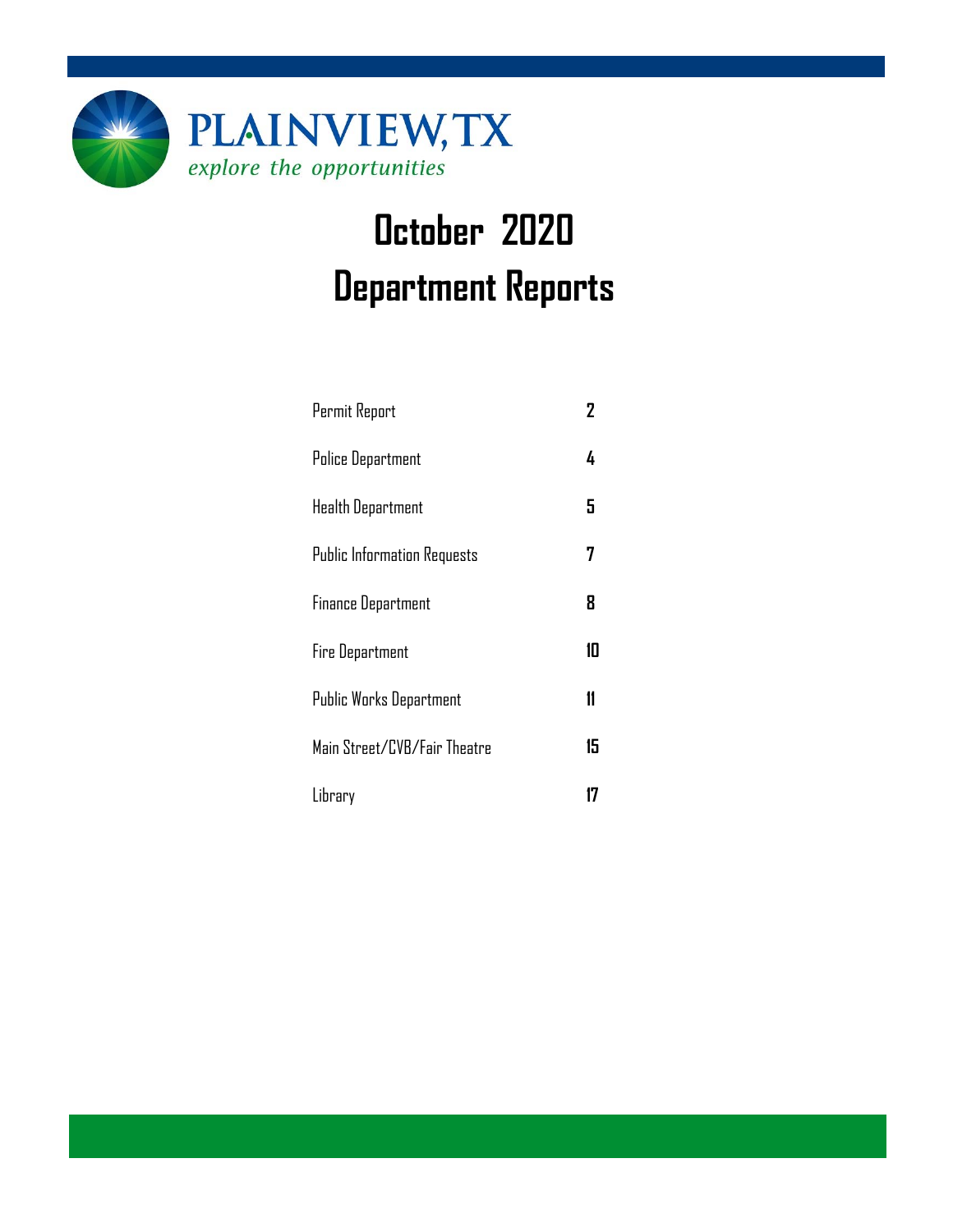| <b>Community Development Report October 2020 Data</b> |                       |                 |                 |  |  |  |  |
|-------------------------------------------------------|-----------------------|-----------------|-----------------|--|--|--|--|
|                                                       | <b>Permits Issued</b> |                 |                 |  |  |  |  |
|                                                       |                       | <b>OCT 2020</b> | <b>OCT 2019</b> |  |  |  |  |
| <b>Buildings</b>                                      |                       |                 |                 |  |  |  |  |
| Number                                                |                       | 24              | 18              |  |  |  |  |
| Value                                                 |                       | \$375,863.20    | \$315,220.00    |  |  |  |  |
| Fees                                                  |                       | \$1,040.00      | \$860.00        |  |  |  |  |
| <b>Electrical</b>                                     |                       |                 |                 |  |  |  |  |
| Number                                                |                       | $\overline{7}$  | 11              |  |  |  |  |
| Fees                                                  |                       | \$175.00        | \$275.00        |  |  |  |  |
| Plumbing                                              |                       |                 |                 |  |  |  |  |
| <b>Number</b>                                         |                       | 30              | 32              |  |  |  |  |
| Fees                                                  |                       | \$730.00        | \$830.00        |  |  |  |  |
| <b>Mechanical</b>                                     |                       |                 |                 |  |  |  |  |
| Number                                                |                       | 3               | 10              |  |  |  |  |
| Fees                                                  |                       | \$50.00         | \$300.00        |  |  |  |  |
| Zoning                                                |                       |                 |                 |  |  |  |  |
| Number                                                |                       | $\overline{2}$  | $\mathbf 0$     |  |  |  |  |
| Fees                                                  |                       | \$200.00        | \$0.00          |  |  |  |  |
| <b>Sprinkler</b>                                      |                       |                 |                 |  |  |  |  |
| Number                                                |                       | 1               | $\mathbf 0$     |  |  |  |  |
| Fees                                                  |                       | \$115.00        | \$0.00          |  |  |  |  |
| <b>TOTAL FEES</b>                                     |                       | \$2,310.00      | \$2,265.00      |  |  |  |  |

## **Certificates of Occupancy issued in October 2020:**

Starlight Motel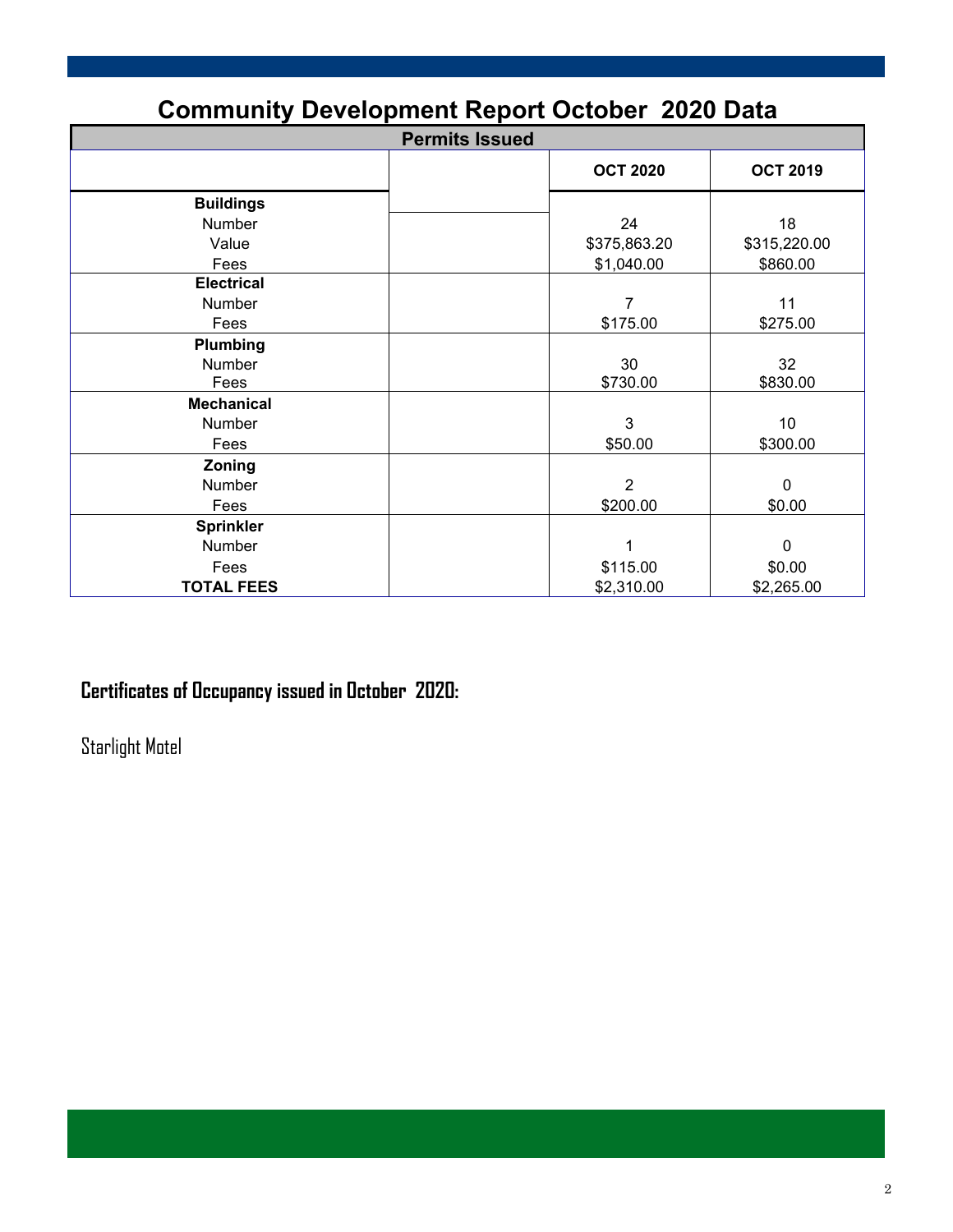| <b>Nature of Building Permits</b>          |                                                    |                            |           |                                          |                 |                      |
|--------------------------------------------|----------------------------------------------------|----------------------------|-----------|------------------------------------------|-----------------|----------------------|
| <b>Number of</b>                           |                                                    | <b>Total to</b>            |           | <b>Monthly</b>                           |                 | <b>This Calendar</b> |
| Permits for current month                  | <b>Types</b>                                       | <b>Date This</b><br>year   |           | <b>Valuation</b>                         |                 | <b>Year to Date</b>  |
|                                            | <b>New Residential</b>                             | 1                          |           |                                          | \$              | 330,000.00           |
| $\mathbf{1}$                               | <b>Residential Addition</b>                        | 19                         |           | \$1,500.00                               | \$              | 237,628.52           |
| $\overline{c}$                             | <b>Residential Remodel</b>                         | 18                         | \$        | 80,600.00                                | \$              | 309,140.00           |
|                                            | <b>Residential Repair</b>                          | 3                          |           |                                          | \$              | 19,825.00            |
|                                            | <b>Residential Demolition</b>                      |                            |           |                                          |                 |                      |
|                                            | <b>Residential Accessory</b>                       | 6                          |           |                                          | \$              | 523,885.00           |
| 3                                          | Garage/Carport                                     | 44                         | \$        | 3,680.00                                 | \$              | 82,861.61            |
| 1                                          | Storage Building                                   | 11                         | \$        | 10,000.00                                | \$              | 79,530.00            |
|                                            | New Commercial                                     | 6                          |           |                                          | \$              | 2,109,952.50         |
|                                            | Commercial Addition                                | 6                          |           |                                          | \$              | 390,466.21           |
|                                            | Commercial Remodel                                 | 12                         |           |                                          | \$              | 5,617,500.09         |
|                                            | Commercial Repair                                  |                            |           |                                          | \$              |                      |
|                                            |                                                    |                            |           |                                          |                 |                      |
| 1                                          | Commercial Demolition                              | 5                          | \$        | 125,000.00                               | \$              | 389,000.00           |
| $\mathbf{1}$                               | Commercial Accessory                               | 3                          | \$        | 9,000.00                                 | \$              | 75,000.00            |
|                                            | <b>Masonry Fence</b>                               | $\mathbf{1}$               |           |                                          | \$              | 500.00               |
| $\overline{c}$                             | Signs                                              | 25                         | \$        | 8,650.00                                 | \$              | 93,261.00            |
| 13                                         | Roofing                                            | 109                        | \$        | 137,433.20                               | \$              | 1,005,217.99         |
|                                            |                                                    |                            |           |                                          |                 |                      |
|                                            |                                                    |                            |           |                                          |                 |                      |
| 24                                         |                                                    | 269                        | \$        | 375,863.20                               | \$              | 11,263,767.92        |
|                                            |                                                    | <b>Building Valuation</b>  |           |                                          |                 |                      |
| Last Year                                  |                                                    |                            | This Year |                                          | \$11,263,767.92 |                      |
| To Date                                    | \$20,528,653.10                                    |                            |           | To Date                                  |                 |                      |
|                                            | <b>Code Enforcement Activity Summary</b>           |                            |           |                                          |                 |                      |
|                                            |                                                    |                            |           |                                          |                 |                      |
| <b>Administrative Warrants is-</b><br>sued | Violations is-<br>sued/Compliance Rate             | <b>Citations</b><br>issued |           | Demo Orders issued/Demolitions performed |                 |                      |
| 0                                          | 15/3                                               | $\mathbf{0}$               |           |                                          | 0               |                      |
|                                            | <b>Planning and Zoning Activity Summary</b>        |                            |           |                                          |                 |                      |
| <b>Plats cases submitted</b>               | Zoning cases submitted<br>Variance cases submitted |                            |           |                                          |                 |                      |
| $\mathbf 0$                                | $\overline{c}$                                     |                            |           |                                          | 0               |                      |
|                                            |                                                    |                            |           |                                          |                 |                      |
| <b>Certificate of Occupancy</b>            |                                                    | <b>This Month</b>          |           | <b>Year To Date</b>                      |                 |                      |
| Number                                     |                                                    | 1                          |           | 31                                       |                 |                      |
|                                            |                                                    |                            |           |                                          |                 |                      |
|                                            |                                                    |                            |           |                                          |                 |                      |

3

## **Community Development Report October 2020 Data**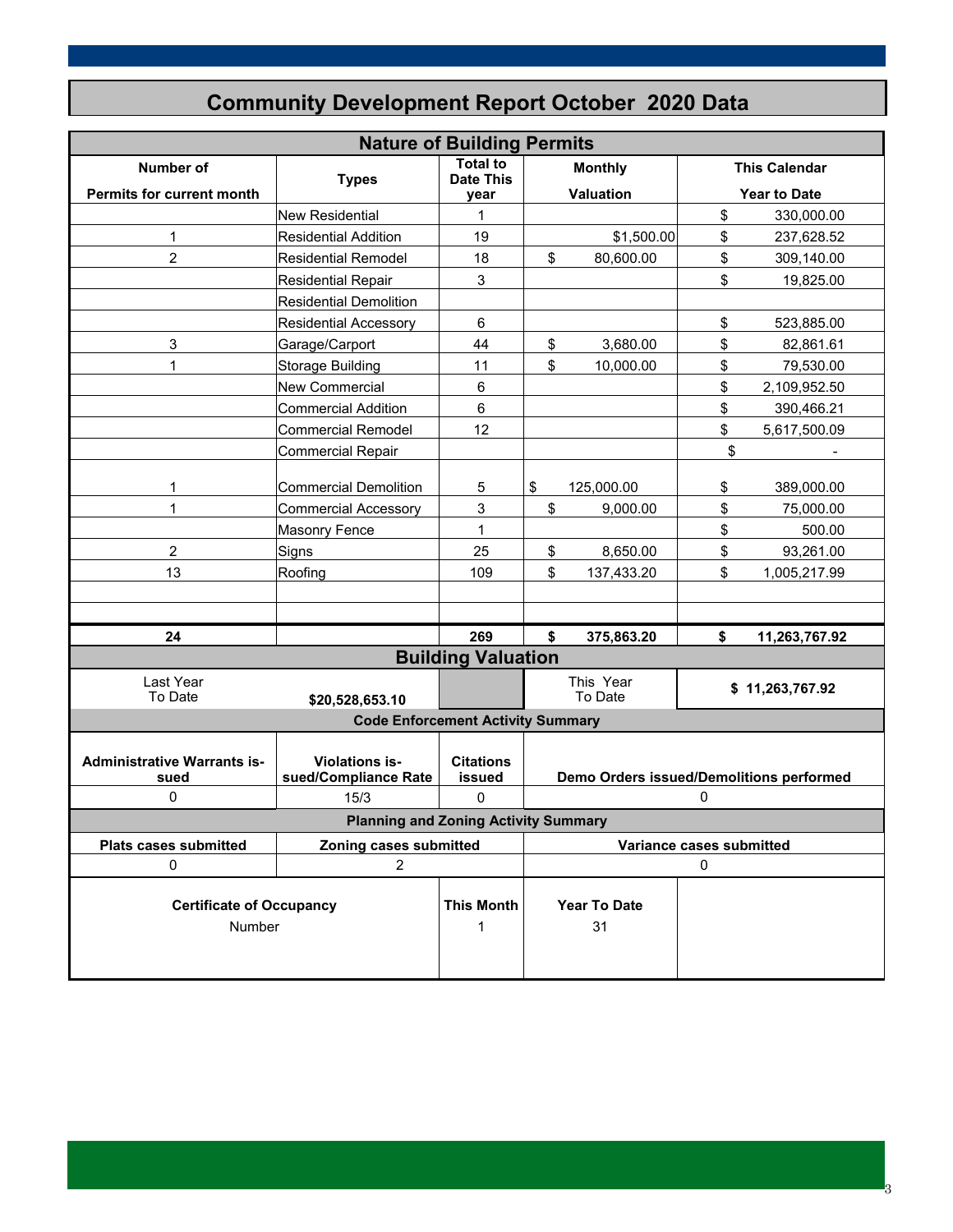## **Police Department Report October 2020 Data**

| October 2020                 |       |
|------------------------------|-------|
| Total Calls for Service      | 2.297 |
| Police Calls                 | 1.965 |
| Fire Calls                   | 33    |
| <b>EMS Calls</b>             | 299   |
| Primary Categories           | 230   |
| <b>Total Arrests</b>         | 77    |
| <b>Total Citations</b>       | 161   |
| <b>Total Violations</b>      | 718   |
| <b>Total Reports Written</b> | 7N8   |
| <b>Cases Assigned for</b>    |       |
| further Investigation        | 87    |

#### **October 2020 October 2019**

| <b>Abandoned Vehicles</b>    |    | Harassment                | 3  |
|------------------------------|----|---------------------------|----|
| <b>Agency Assists</b>        |    | Health and Safety         | 3  |
| <b>Public Service</b>        | Π  | Juvenile Problem          | 3  |
| Assaults                     | 20 | Kidnapping                | Π  |
| Burglary                     | 7  | Mental Subject            | 9  |
| <b>Controlled Substances</b> | 13 | Miscellaneous             | 3  |
| <b>Damaged Property</b>      | 22 | Missing Person            | 0  |
| <b>Deaths</b>                | 5  | Obstructing Justice       | 3  |
| DUI                          | Π  | <b>Obstructing Police</b> | 6  |
| Forgery                      | 1  | Persons Crimes            | Π  |
| Fraud                        | 9  | Privacy Violation         | 5  |
| Property                     | 5  | Public Intoxication       | R  |
| Gambling                     | 0  | Stolen Vehicle            | 5  |
| <b>Theft</b>                 | 35 | <b>Traffic Arrests</b>    | 4  |
| <b>Traffic Accident</b>      | 29 | <b>Traffic Problem</b>    | 2  |
| Trespassing                  | 4  | Warrant                   | 11 |
| <b>Weapons Offenses</b>      | 7  | <b>Public Peace</b>       | 1  |
| Robbery                      | Π  | Sexual Assault            | Π  |
| Suspicious Person            | П  | Money Laundering          | Π  |
| Threats                      | 2  | Other Sex Offenses        | Π  |
| Liquor Law                   | 2  | <b>Domestic Problem</b>   | П  |
| <b>Embezzlement</b>          | П  | Civil Problem             | П  |
| <b>Vehicle Repossession</b>  | 0  | <u>Pornography</u>        | O  |

| October 2019                 |       |
|------------------------------|-------|
| Total Calls for Service      | 2.022 |
| Police Calls                 | 1.768 |
| <b>Fire Calls</b>            | 19    |
| <b>EMS Calls</b>             | 235   |
| <b>Primary Categories</b>    | 794   |
| <b>Total Arrests</b>         | 67    |
| <b>Total Citations</b>       | 190   |
| <b>Total Violations</b>      | 239   |
| <b>Total Reports Written</b> | 231   |
| <b>Cases Assigned for</b>    |       |
| further Investigation        | 85    |

| Abandoned Vehicle            | 7  | Harassment                | 2  |
|------------------------------|----|---------------------------|----|
| Agency Assists               |    | <b>Health and Safety</b>  |    |
| <b>Public Service</b>        | П  | Juvenile Problem          |    |
| Assaults                     | 26 | Money Laundering          |    |
| Burglary                     | 19 | <b>Mental Subject</b>     | 4  |
| <b>Controlled Substances</b> | 13 | <b>Miscellaneous</b>      | R  |
| Damaged Property             | 17 | <b>Threats</b>            |    |
| Deaths                       | 1  | Obstructing Justice       |    |
| DUI                          | 5  | <b>Obstructing Police</b> | 4  |
| Forgery                      | Π  | Persons Crimes            |    |
| Fraud                        | 7  | Gambling                  | 3  |
| Property                     | 10 | Public Intoxication       | 2  |
| Human Trafficking            | Π  | Stolen Vehicle            | 5  |
| Theft                        | 46 | <b>Traffic Arrests</b>    | 11 |
| <b>Traffic Accident</b>      | 66 | <b>Traffic Problem</b>    |    |
| Trespassing                  | 2  | Warrant                   | 25 |
| <b>Weapons Offenses</b>      | 3  | Privacy Violations        |    |
| Robbery                      | Π  | Sexual Assault            | П  |
| <b>Stolen Property</b>       | Π  | Ordinance Violation       | П  |
|                              | Π  | Other Sex Offenses        | П  |
| Liquor Law                   | П  | <b>Domestic Problem</b>   |    |
| <b>Public Peace</b>          | П  | Civil Problem             | H  |
| <b>Vehicle Repossession</b>  | O  | Follow Up Inv.            | П  |

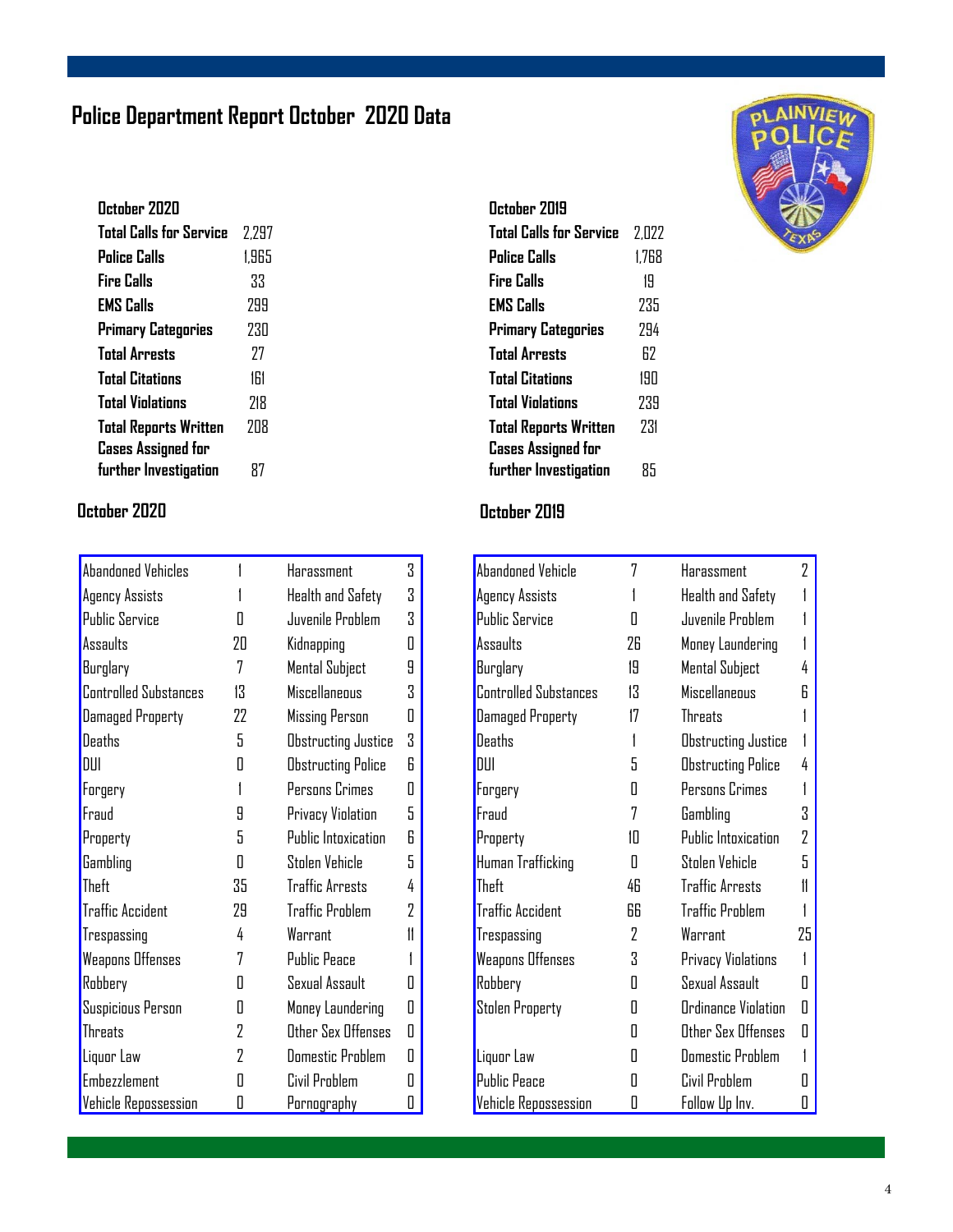## **Health Department Report October 2020 Data**

|                                  |                         | Department |        |                   |
|----------------------------------|-------------------------|------------|--------|-------------------|
|                                  | 52                      | 53         | 56     |                   |
| <b>Service Provided</b>          |                         |            |        |                   |
| <b>Allergy Shots</b>             |                         |            |        |                   |
| <b>Blood Pressure</b>            |                         |            |        |                   |
| Cholesterol                      |                         |            |        |                   |
| <b>Counsel and Educated</b>      | 49                      | 17         | 212    |                   |
| Drug Testing (pre employment)    | 4                       |            |        |                   |
| Glucose                          |                         |            |        |                   |
| <b>Jail Clients</b>              |                         |            |        |                   |
| Outreach & Flu Clinics           | $\overline{7}$          |            | 7      |                   |
| Phlebotomy                       |                         |            |        |                   |
| PPD Testing (inquiries)          |                         | 17         |        |                   |
| Pregnancy Test (inquiries)       | 1                       |            |        |                   |
| STD and HIV Patients (inquiries) | 3                       |            |        |                   |
| <b>TB Clinic</b>                 |                         |            |        |                   |
| Immunizations                    |                         |            |        |                   |
| flu shots                        |                         |            | 181    |                   |
| Mammogram Vouchers               | $\overline{\mathbf{4}}$ |            |        |                   |
| Complaints & Inspections         |                         |            |        |                   |
| <b>Food Permits</b>              |                         | 3          |        |                   |
| Immunization Inquiries           |                         |            | 31     |                   |
| Dental App/Quests                | $\overline{4}$          |            |        |                   |
|                                  | 72                      | 37         | 431    | 540 TOTAL PATIENT |
|                                  |                         |            |        | <b>SERVICES</b>   |
|                                  | 13.33%                  | 6.85%      | 79.82% |                   |

Health Department was closed to the public in October.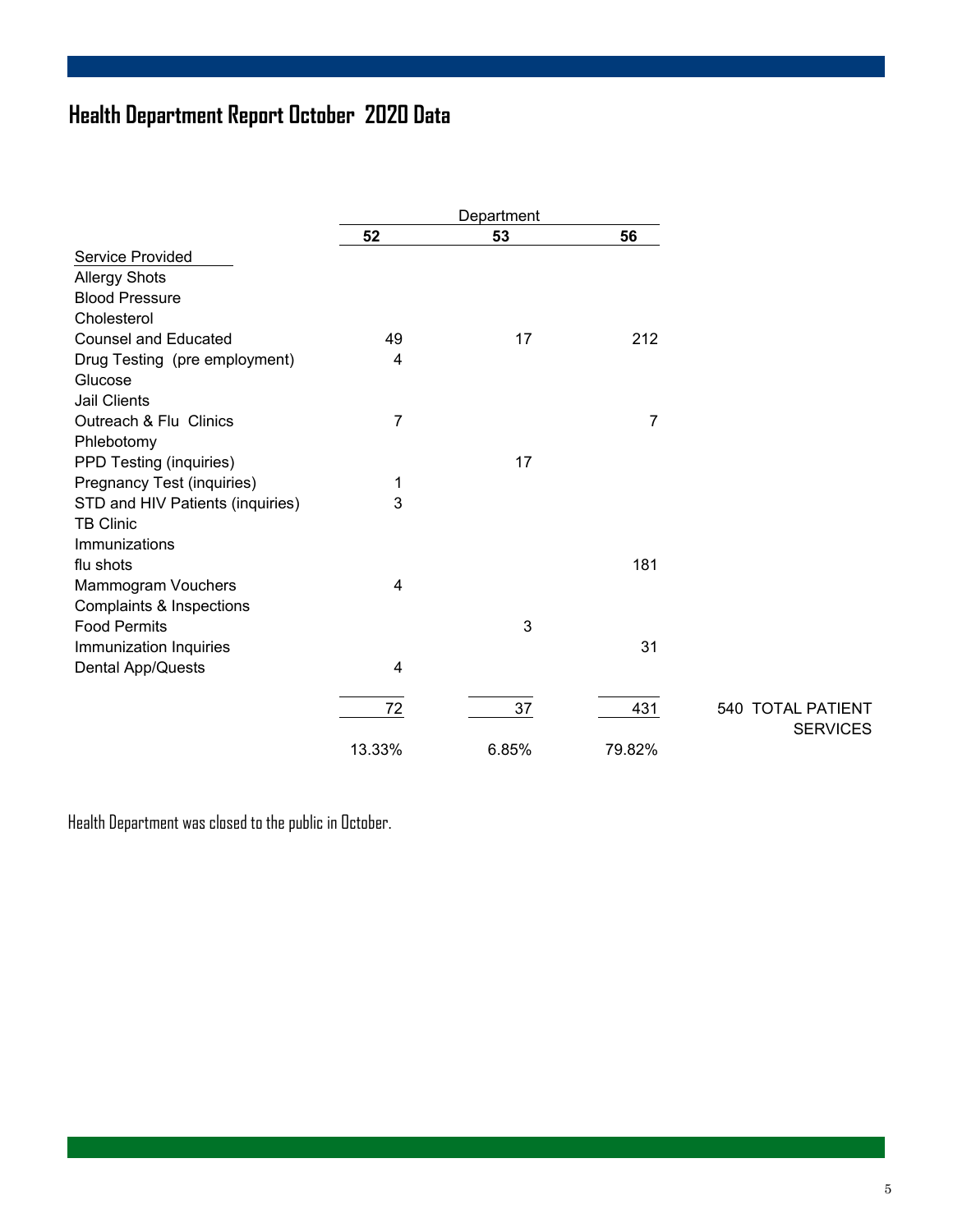## **Health Department Report October 2020 Data**

|                  | <b>Food Inspections Monthly List October 2020</b> |                 |                   |                   |  |  |  |  |
|------------------|---------------------------------------------------|-----------------|-------------------|-------------------|--|--|--|--|
|                  |                                                   |                 | #                 | Prev #            |  |  |  |  |
| <b>Insp Date</b> | <b>Establishment Name</b>                         | <b>Demerits</b> | <b>Violations</b> | <b>Violations</b> |  |  |  |  |
| 10/2/2020        | <b>Hale County Jail</b>                           | 4               | 3                 | 3                 |  |  |  |  |
| 10/6/2020        | Dos Jefes                                         | 3               | СP                | $\overline{2}$    |  |  |  |  |
| 10/15/2020       | <b>Foster Home</b>                                |                 |                   |                   |  |  |  |  |
| 10/24/2020       | <b>Foster Home</b>                                |                 |                   |                   |  |  |  |  |
| 10/26/2020       | Leal's                                            | 6               | CP                | 5                 |  |  |  |  |
| 10/27/2020       | <b>Foster Home</b>                                |                 |                   |                   |  |  |  |  |
| 10/31/2020       | Daily PUM calls                                   | > 400           |                   |                   |  |  |  |  |
| 10/31/2020       | Reportable Condi-                                 | 840             |                   |                   |  |  |  |  |

DC=daycare, SP=swimming pool, OB=observation consult-follow-up, C=closed FB=food booth, CP=complaint, MT=mobile Truck, R=reinspection, F=failed NS=no score, OK=OK, TC=temporarily closed, NA=not able to inspect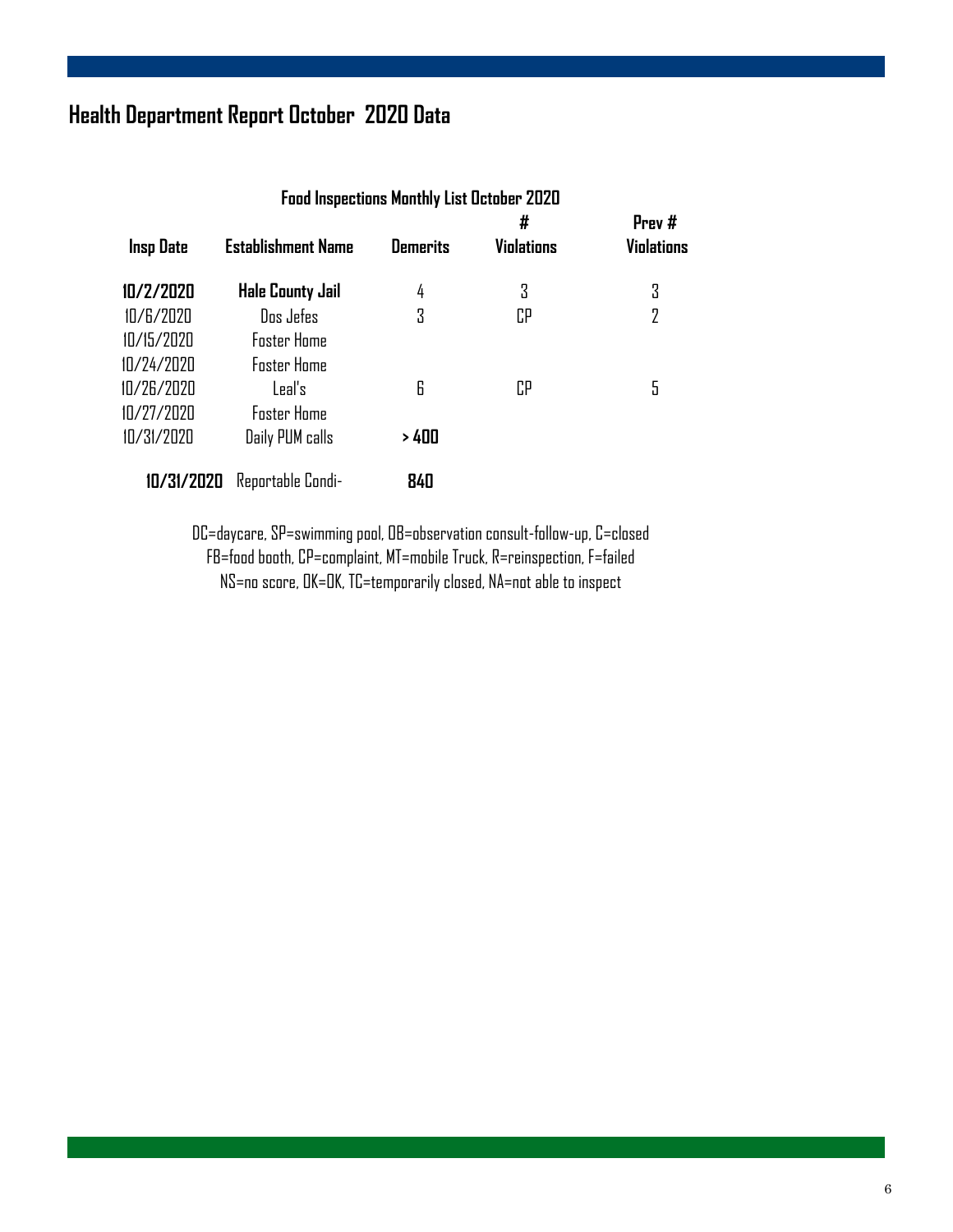## **Public Information Requests Report October 2020 Data**

| <b>Public Information Requests Logs</b> |                       |                          |                |  |  |  |
|-----------------------------------------|-----------------------|--------------------------|----------------|--|--|--|
|                                         |                       |                          |                |  |  |  |
|                                         | <b>City Secretary</b> | <b>Police Department</b> | Fire*          |  |  |  |
| $0$ ct-18                               | 5                     | П                        | 5              |  |  |  |
| Nov-18                                  | 13                    | $\Box$                   | $\overline{2}$ |  |  |  |
| <u> Dec-18</u>                          | 4                     | O                        | 7              |  |  |  |
| <u> Jan-19 </u>                         | 9                     | O                        | 8              |  |  |  |
| $Feb-19$                                | 6                     |                          | $\overline{2}$ |  |  |  |
| $Mar-19$                                | 6                     | 3                        |                |  |  |  |
| Apr-19                                  | 5                     | O                        | 3              |  |  |  |
| $May-19$                                | 3                     |                          |                |  |  |  |
| <u>Jun-19</u>                           | 1                     | 0                        | 2              |  |  |  |
| <b>Jul 19</b>                           | 7                     | D                        |                |  |  |  |
| $Auq-19$                                | 8                     |                          | Π              |  |  |  |
| $Sep-19$                                | 9                     |                          | 3              |  |  |  |
| Oct 19                                  | 8                     |                          | 3              |  |  |  |
| Nov-19                                  | 0                     |                          | $\overline{2}$ |  |  |  |
| $Dec-19$                                | 2                     | 3                        | $\overline{2}$ |  |  |  |
| <u>Jan 20</u>                           | 7                     | 2                        |                |  |  |  |
| Feb 20                                  | 7                     |                          | 4              |  |  |  |
| $Mar-20$                                |                       | D                        | 3              |  |  |  |
| $Apr-20$                                | 4                     | $\overline{2}$           | $\overline{2}$ |  |  |  |
| $May-20$                                | 3                     | $\overline{\mathbf{a}}$  | $\overline{2}$ |  |  |  |
| $Jun-20$                                |                       | $\overline{2}$           |                |  |  |  |
| $Jul-20$                                | 4                     | 0                        |                |  |  |  |
| $Aug-20$                                | 7                     |                          | Π              |  |  |  |
| $Sep-20$                                | 4                     | O                        |                |  |  |  |
| <u> Oct-20</u>                          | 0                     |                          | 3              |  |  |  |

\*Medical Records Requests only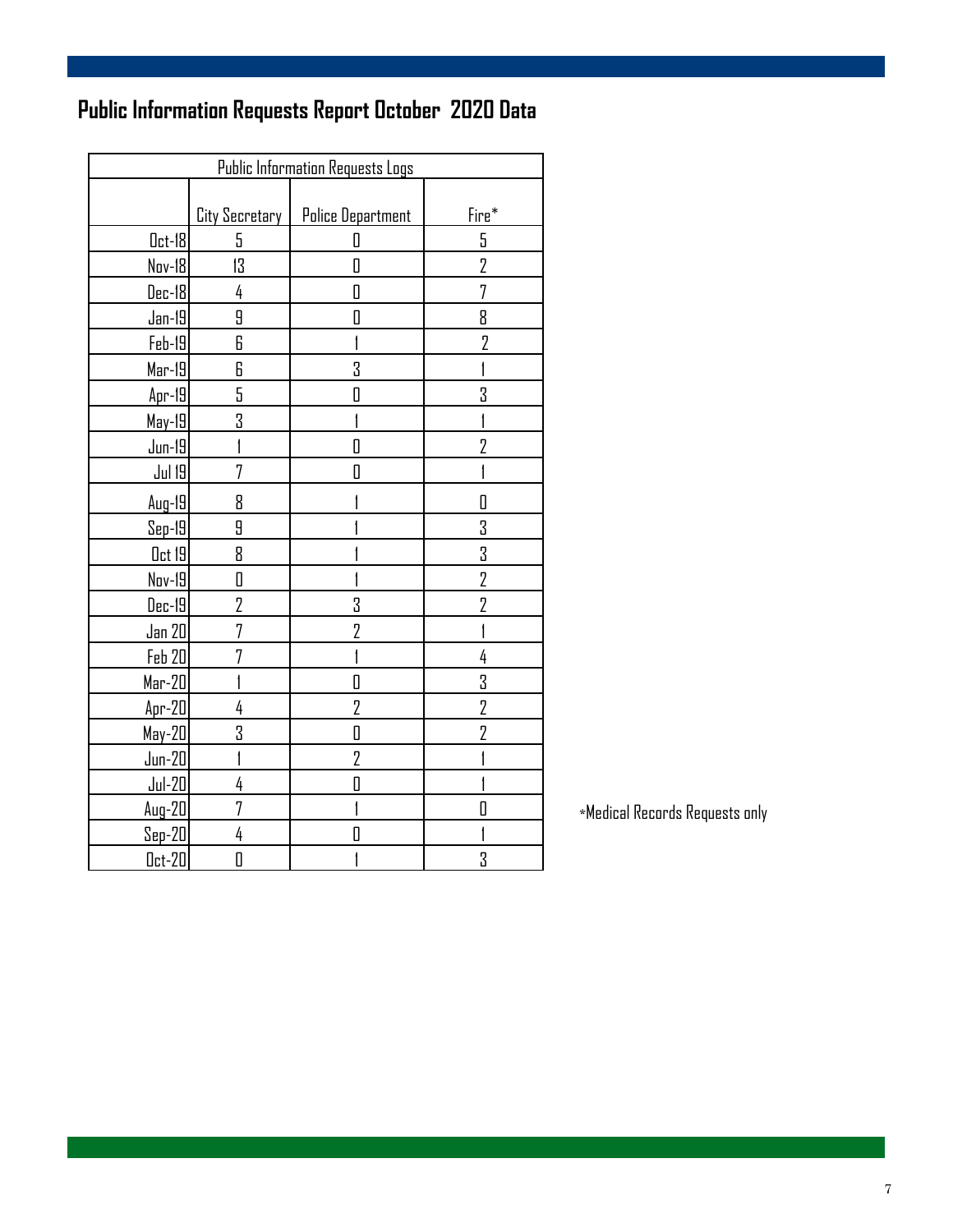## **Finance Department Report October 2020 Data**

#### **CITY OF PLAINVIEW Utility Billing Activity Report October 31, 2020**

|                                            | <b>This Month</b> | $Y-T-D$       | <b>This Month</b><br><b>Last Year</b> |      | <b>Previous</b><br>$Y-T-D$ |
|--------------------------------------------|-------------------|---------------|---------------------------------------|------|----------------------------|
| <b>Customers Billed</b>                    | 7,773             | 7,773         | 7,716                                 |      | 7,716                      |
| Gallons Billed (000's)                     | 95,912            | 95,912        | 87,445                                |      | 87,445                     |
| <b>Gallons Produced</b>                    | 92,247            | 92,247        | 79,175                                |      | 79,175                     |
| <b>Production Billed</b>                   | 104.0%            | 104.0%        | 110.4%                                |      | 110.4%                     |
| New Meter Taps                             |                   |               |                                       |      |                            |
| New Customers                              | 76                | 76            | 59                                    |      | 59                         |
| Final Billing (Read-                       | 98                | 98            | 80                                    |      | 80                         |
| Transfers (Off & On)                       | 32                | 32            | 46                                    |      | 46                         |
| 14 Day Contract                            | 54                | 54            | 34                                    |      | 34                         |
| Dis-connects (Non-                         | 227               | 227           | 209                                   |      | 209                        |
| Misc. Customer Ser-<br>(ie., re-read, leak | 117               | 117           | 160                                   |      | 160                        |
| <b>Billing Re-cap</b>                      |                   |               |                                       |      |                            |
| Water                                      | \$<br>483,986     | \$<br>483,986 | \$<br>453,441                         | \$   | 453,441                    |
| Sewer                                      | 230,110           | 230,110       | 217,055                               |      | 217,055                    |
| Refuse                                     | 216,287           | 216,287       | 216,434                               |      | 216,434                    |
| <b>Transfer Fees</b>                       | 400               | 400           | 575                                   |      | 575                        |
| <b>Total Billing</b>                       | \$<br>930,783     | \$<br>930,783 | \$<br>887,505                         | $\,$ | 887,505                    |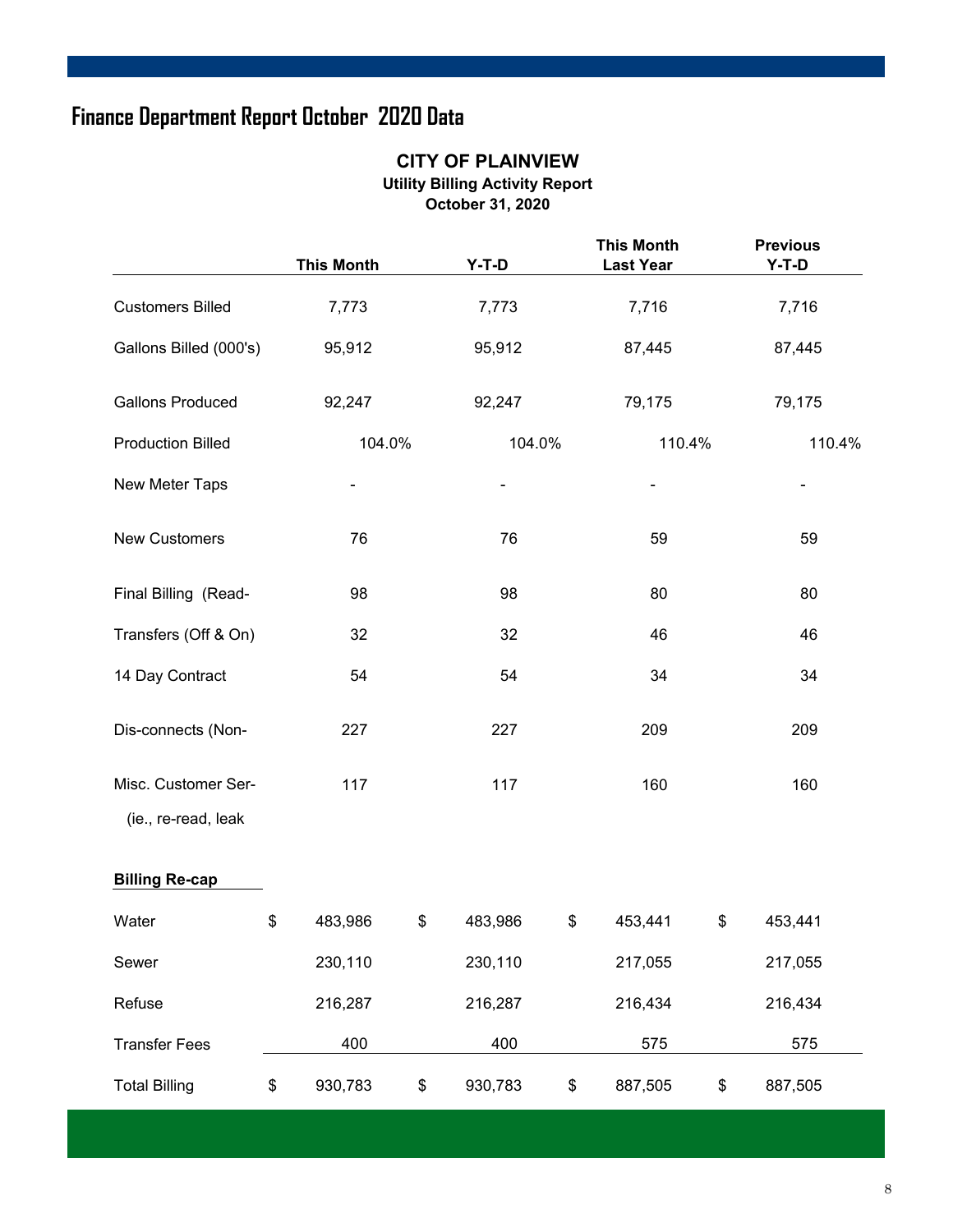

## **Finance Department Report October 2020 Data Continued**

| City of Plainview October Sales Tax Collections (reflects spending from August 2020) |                                       |           |                  |                              |           |  |  |  |  |  |
|--------------------------------------------------------------------------------------|---------------------------------------|-----------|------------------|------------------------------|-----------|--|--|--|--|--|
| Year                                                                                 | <b>Net Payment (Deposit) % Change</b> |           | Audit Adjustment | Net of Audit Adjust-<br>ment | % Change  |  |  |  |  |  |
| 2020                                                                                 | \$374,219.38                          | 10.13%    | (\$523.92)       | \$374,743.30                 | 10.44%    |  |  |  |  |  |
| 2019                                                                                 | \$339,797.32                          | 7.16%     | \$476.31         | \$339,321.01                 | 7.12%     |  |  |  |  |  |
| 2018                                                                                 | \$317,085.28                          | $-6.76%$  | \$304.31         | \$316,780.97                 | $-4.83%$  |  |  |  |  |  |
| 2017                                                                                 | \$340,088.65                          | 2.48%     | \$7,219.21       | \$332,869.44                 | 0.30%     |  |  |  |  |  |
| 2016                                                                                 | \$331,852.19                          | $-14.17%$ | (\$30.88)        | \$331,883.07                 | $-14.16%$ |  |  |  |  |  |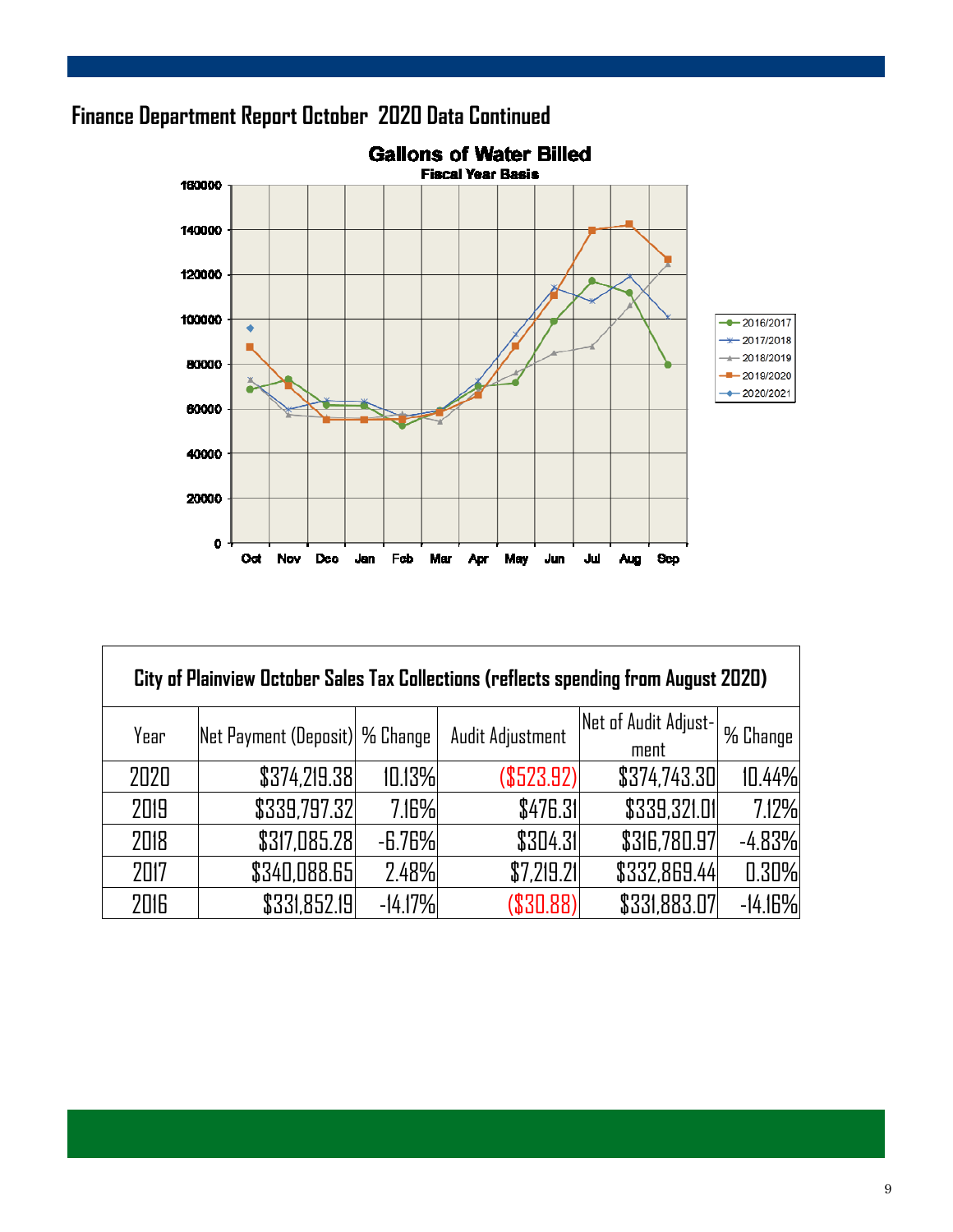

#### **EMS Runs**

|                            | October 2019 | October 2020 |
|----------------------------|--------------|--------------|
| <b>Total EMS Responses</b> | 233          | 262          |
| Patients Transported       | 201          | 210          |
| No Transports              | 36           | 52           |
| Residents                  | 141          | 260          |
| Non-residents              | 60           |              |
| False Calls/Cancelled      |              |              |

#### **Fire Runs**

|                                       | October 2019 | October 2020 |
|---------------------------------------|--------------|--------------|
| <b>Total Responses</b>                | 209          | 268          |
| <b>Structure Fires</b>                |              | ப            |
| Vehicle Fires                         |              |              |
| Trash / Rubbish Fires/ Grass          |              |              |
| <b>EMS Backup / Medical Responses</b> | 154          | 148          |
| Hazardous conditions                  | 8            | 51           |
| <b>False Alarms</b>                   | 14           | 10           |
| Misc. Responses                       | 26           | 44           |
| Mutual Aid                            |              |              |

Our October 2020 Covid-19 transports increased again this month. Most of the responses noted as Hazardous Condition were because of Covid-19 transports where an engine was required to respond for decontamination of the EMS and fire units. Trash, rubbish and grass fires are considerably up from last year. This is largely attributed to the dryer conditions this year. Most of the grass fires we responded to this month were outside the city limits. Because of problems with access to EMS run data, no current data was available for October.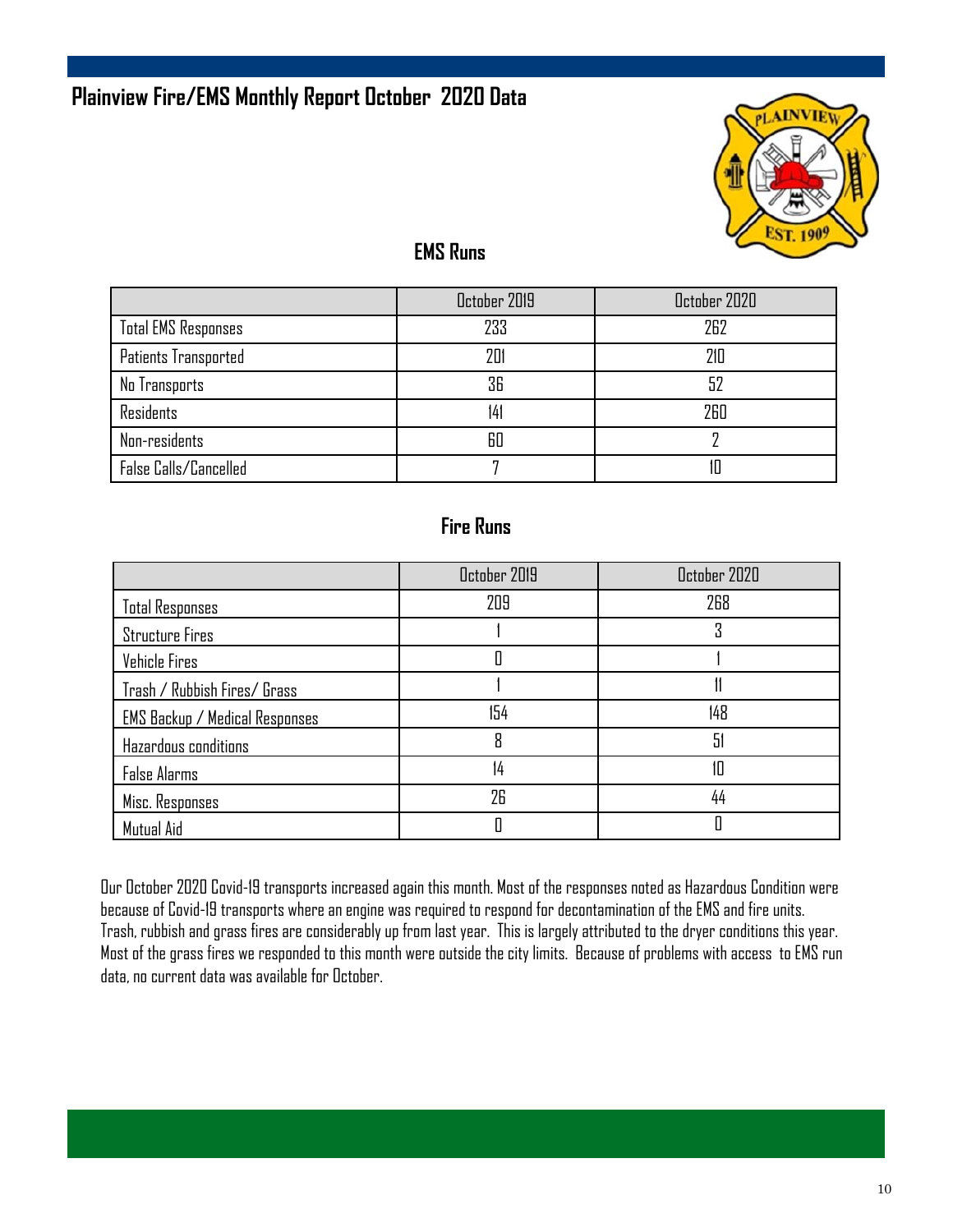## **Public Works Department Report October 2020 Data**

| <b>Water Reclamation</b>   |                       | <b>Water Production</b>  |           |              |
|----------------------------|-----------------------|--------------------------|-----------|--------------|
| Total Gallons Treated 2020 | 35.20 Million Gallons | October 2020 Water Usage |           |              |
| Total Gallons Treated 2019 | 37.83 Million Gallons | <b>CRMWA</b>             | WELL      | <b>TOTAL</b> |
|                            |                       | 83.098.000               | 9.149.300 | 92.247.300   |
| #'s of Sludge Removed 2020 | $132,100$ lbs.        | October 2019 Water Usage |           |              |
| #'s of Sludge Removed 2019 | 335,220 lbs.          | <b>CRMWA</b>             | WELL      | <b>TOTAL</b> |
|                            |                       | 70.312.000               | 8.863.000 | 79,175,000   |

## **Water Distribution/Collection 2020**

| Sewer Calls             | 73          |
|-------------------------|-------------|
| Sewer Main Cleaned      | $5.800$ ft. |
| Water Leaks             | R           |
| Meters Changed Out      | 14          |
|                         |             |
| Sewer Line Video Re-    | П           |
| Sewer Line Video (feet) | Л           |
| <b>Service Orders</b>   |             |

## **Water Distribution/Collection 2019**

| Sewer Calls          | 34        |
|----------------------|-----------|
| Sewer Main Cleaned   | 7.675 ft. |
| Water Leaks          | 1П        |
| Meters Changed Out   | 14        |
|                      |           |
| Sewer Line Video Re- |           |

| Sewer Line Video (feet) 0 |     |
|---------------------------|-----|
| <b>Service Orders</b>     | 14R |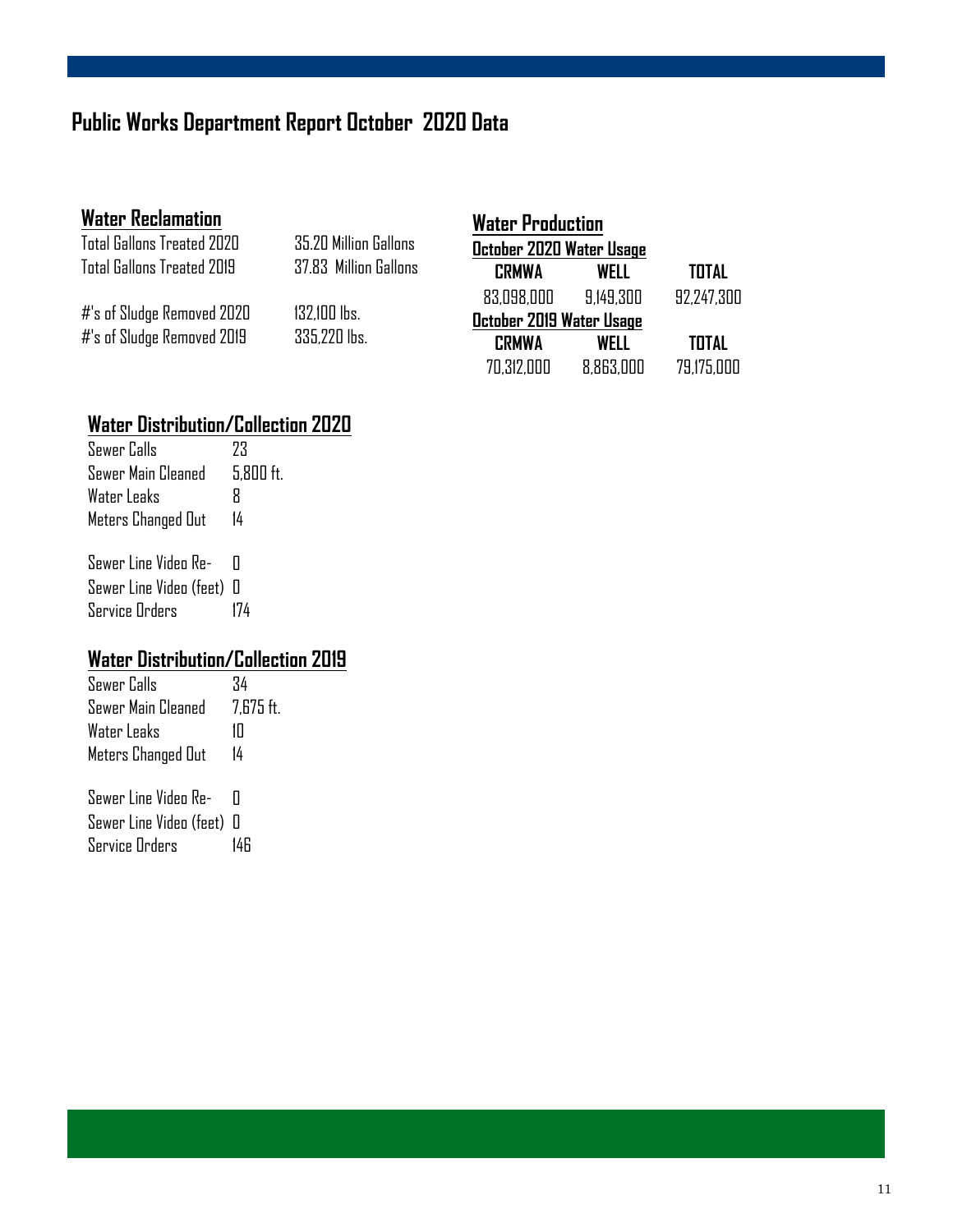### **Public Works Department Report October 2020 Data Continued**

### **Landfill**

| <b>INTAKE TOTALS</b>        | 2019       | 2020                               |
|-----------------------------|------------|------------------------------------|
| Total Intake (tons)         | 3414.93    | 2741.73                            |
| <b>Blue Boxes (tons)</b>    | 9.15       | 128.88                             |
| Brush (tons)                | 443.73     | 164.82                             |
| Carcasses (tons)            | 1.51       | 1.02                               |
| Cons/Demo (tons)            | 508.54     | 245.79                             |
| Cardboard (tons)            | 0.00       | 0                                  |
| MSW-COMP (tons)             | 1626.83    | 1611.28                            |
| MSW-UNCOMP (tons)           | 542.18     | 378.09                             |
| <b>Roofing (tons)</b>       | 83.75      | 99.35                              |
| Sludge (tons)               | 167.61     | 68.64                              |
| Tires Shredded (tons)       | 31.63      | 43.86                              |
| <b>Tires by Quantity</b>    | 152.00     | 316                                |
| Inert Material by Charge    | 179.75     | 388.75                             |
| Mulch (tons)                | 517.63     | 12.3                               |
|                             |            |                                    |
| recovered illegally         | 254        | 237                                |
|                             |            |                                    |
| <b>DAILY AVERAGE TOTALS</b> | 2019       | 2020                               |
| Total Intake (tons)         | 126.48     | 101.55                             |
| <b>Blue Boxes (tons)</b>    |            | 0.34<br>4.77                       |
| Brush (tons)                |            | 6.10<br>16.43                      |
| Carcasses (tons)            |            | 0.04<br>0.06                       |
| Cons/Demo (tons)            |            | 18.83<br>9.10                      |
| Cardboard (tons)            |            | 0.00<br>0.00                       |
| MSW-COMP (tons)             |            | 59.68<br>60.25                     |
| <b>MSW-UNCOMP (tons)</b>    |            | 20.08<br>14.00                     |
| <b>Roofing (tons)</b>       |            | 3.68<br>3.22                       |
| Sludge (tons)               |            | 6.21<br>2.54                       |
| Tires Shredded (tons)       |            | 1.62<br>1.17                       |
| <b>Tires by Quantity</b>    |            | 5.63<br>11.70                      |
| Inert Material by Charge    |            | 14.40<br>6.66                      |
| Mulch (tons)                |            | 19.17<br>0.46                      |
| <b>Safety Class</b>         | protection | endangered species and storm water |

October was a great month at the landfill. The Keep Plainview Beautiful organization was officially recognized as a Keep America Beautiful affiliate. This will help landfill staff and Keep Plainview Beautiful have access to more educational tools to promote recycling. The recycle center also hosted a group from the Wayland Chapel's "Shine the light" project. These students spent a few hours at the recycle center learning what goes into sorting and baling materials to be sold into the recycling markets.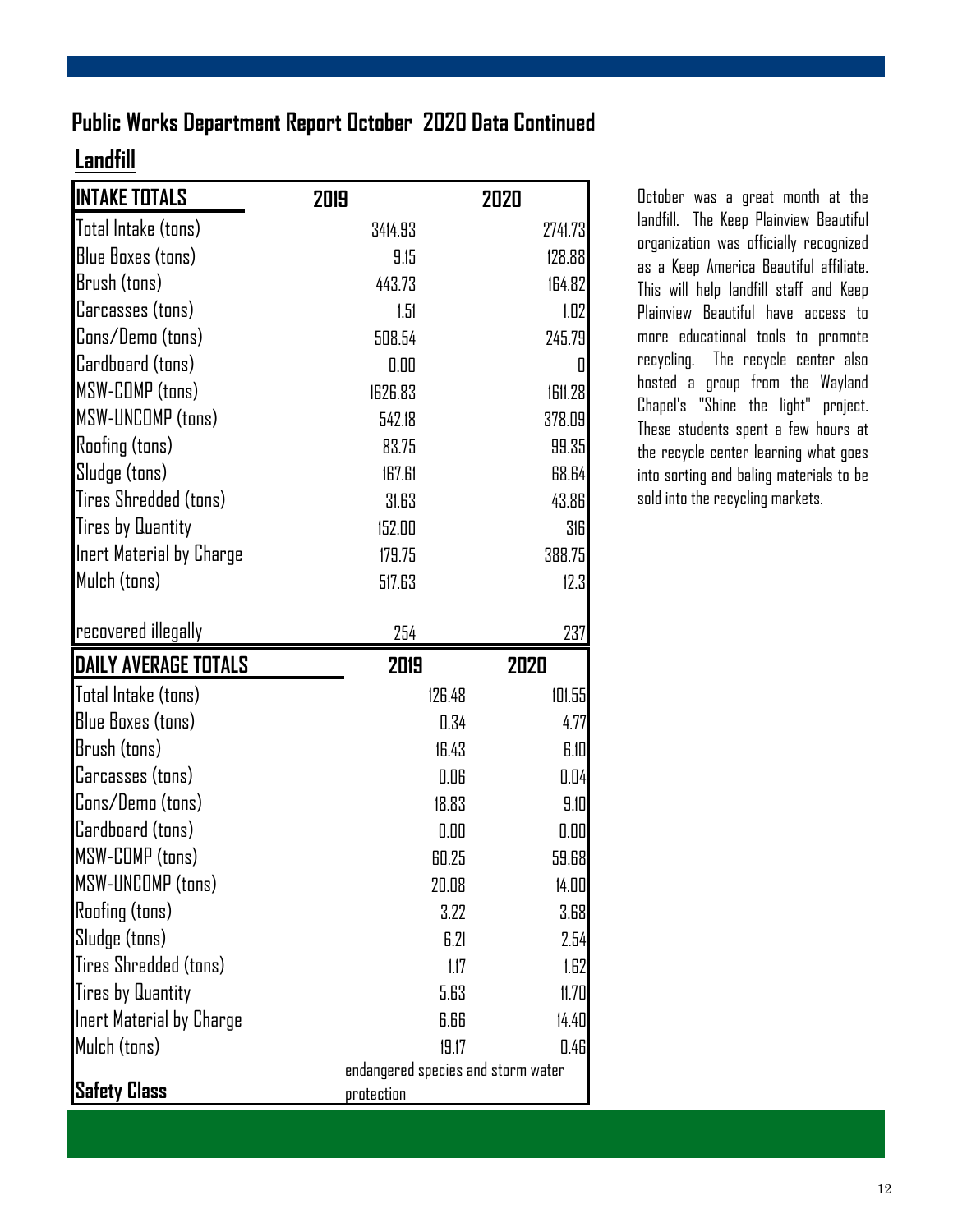## **Public Works Department Report October 2020 Data Continued**

## **Parks**

#### **Baseball**

#### **Parks**

Pick up trash and dump barrels. Lock bathrooms for winter. Remove dead trees in parks 91 total. Pickup tree limbs from winter storm. Put ice melt down on city buildings. Repair more irrigation mainline leaks.

#### **Playground**

Inspection of all Playgrounds and sanitize every Monday and Thursday. Repair play panel on Stoneham Park. Put mulch around Thomas Park.

#### **Building**

Clean and restock Shelter and Rotary buildings on Monday. Sanitize, clean, and restock On weekend when rented. Replace electrical breakers at Shelter House

#### **Community Gardens**

Shut the water off to gardens

#### **Projects**

Work on walking track Utica Park Remove basketball pad at M.B. Hood Park.

#### **Building Rentals**

Buildings 21 Gazebo 1 Pavilion Volleyball

#### **Vector**

City lots 10<br>Private lots 2 Private Ints Draws 24 Rights of ways 30

#### **Remove Dead Trees**



**16th Street Concrete Pad** 



#### **Utica Park**

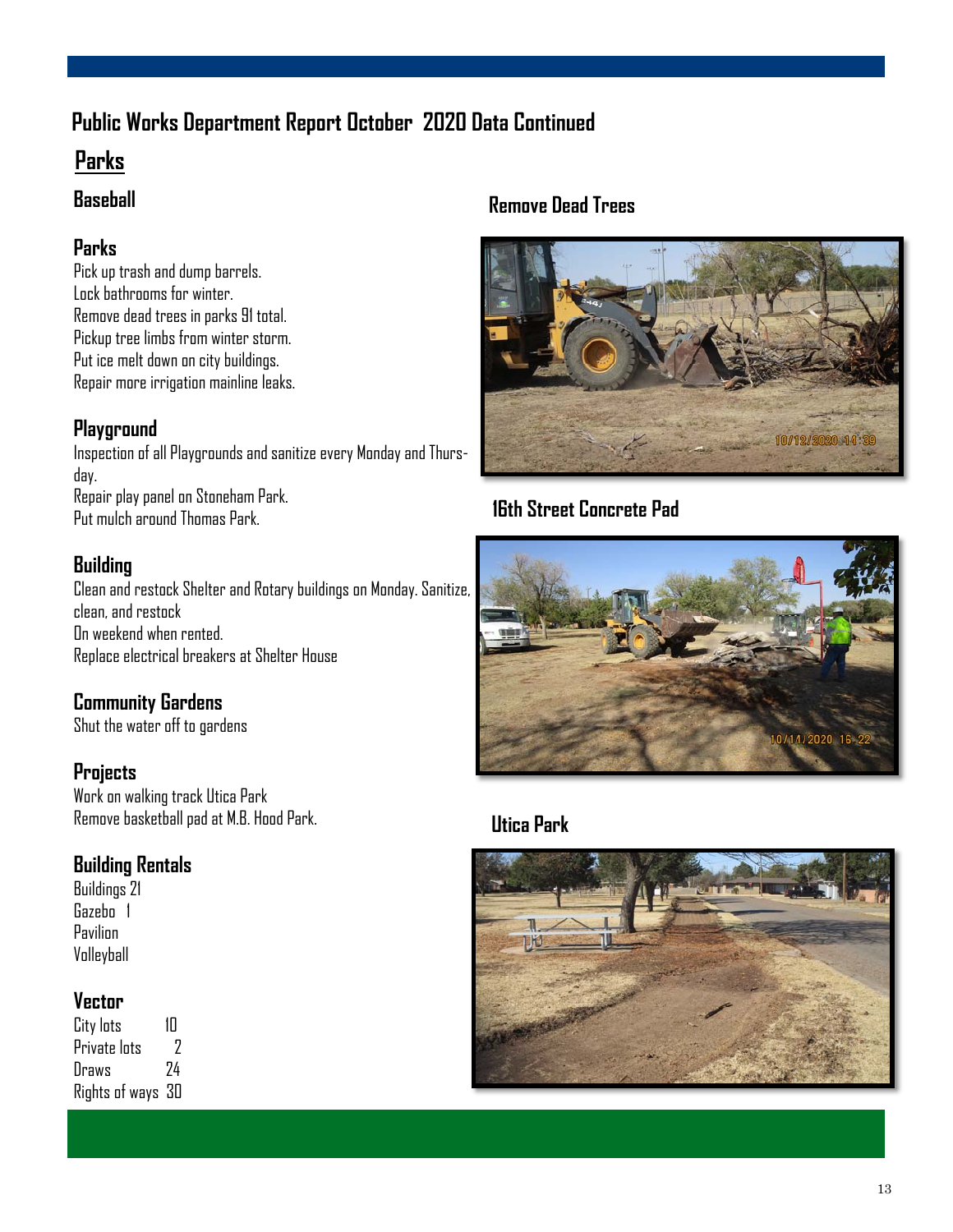## **Public Works Department Report October 2020 Data Continued**

#### **Streets**

| <b>Month: October</b>                 |                      |           |  |
|---------------------------------------|----------------------|-----------|--|
|                                       | 2019                 | 2020      |  |
| Street Maintenance Paved              |                      |           |  |
| Number of potholes                    | 27                   | 150       |  |
| Number of Cuts or Overlays            | 0                    | 15        |  |
| Square Feet of Cuts & Overlays        | П                    | 1406      |  |
| Feet of curb & Gutter                 | Π                    | 934       |  |
| Square Feet of Valley gutter          | 0                    | 0         |  |
| Square Feet of Sidewalk               | Π                    |           |  |
| Square Feet of other concrete repairs | Π                    | 0         |  |
| Gallons used Brine or Lime            | 0                    | Ō         |  |
| <b>Feet of Crack Seal</b>             | Π                    | П         |  |
| SY of Seal Coat                       | Π                    | Ō         |  |
| SY or gallons of Fog or Scrub Seal    | 288454               | 135,439   |  |
| Street Maintenance Unpaved            |                      |           |  |
| Miles of road graded                  | 3.50                 | 0.00      |  |
| Miles of drainage ditches graded      | 5.16                 | 4.00      |  |
| <b>Water Ways</b>                     | 0.00                 | 0.00      |  |
| <b>Street Sweepers</b>                |                      |           |  |
| <b>Miles Swept</b>                    | 0                    | 27        |  |
| gallons used                          | П                    | 350       |  |
| <b>Street Safety</b>                  |                      |           |  |
| Signs replaced                        | 5                    | 5         |  |
| Signs repaired                        |                      |           |  |
| Sign Cost                             | \$181.00             | \$267.50  |  |
| <b>Feet of Striping</b>               | ı                    | 0         |  |
| Vector Control                        |                      |           |  |
| Miles Sprayed                         | I                    | 0         |  |
| <b>Acres Treated</b>                  | Π                    | Ō         |  |
| Aerial Spay                           | Π                    | Ō         |  |
|                                       | <b>Wrk Plac Fire</b> | Dr In Bad |  |
| <b>Monthly Safety Topic</b>           | Safety               | Weather   |  |

1. Repaired several asphalt and concrete utility cuts, patched several potholes, repaired a sidewalk, and lay bricks in the street at 6th & Austin.

2. Scraped, picked up, and hauled off weeds from several streets around town.

3. Worked on our tool trailer, cleaned up the street side of our shop, ran storm drains.

4. Performed several fog seal applications on some of our streets.

5.Cleared the snow from 2 of the fire stations, around all schools, and Xenia 24th\ 194.

6. Swept several streets that had been scraped, and in zone L. 7. Took the weed eater and cleaned up the west end of W. 16th I-27, and went around town collecting limbs that had broken off trees from the storm.

8. Performed a couple of structure demolitions on Galveston. 9. Put out several portable stop signs during the storm and replaced them afterward.

10. Mowed some ditches, checked our mosquito traps, and prepared a couple of trucks with sand for the storms.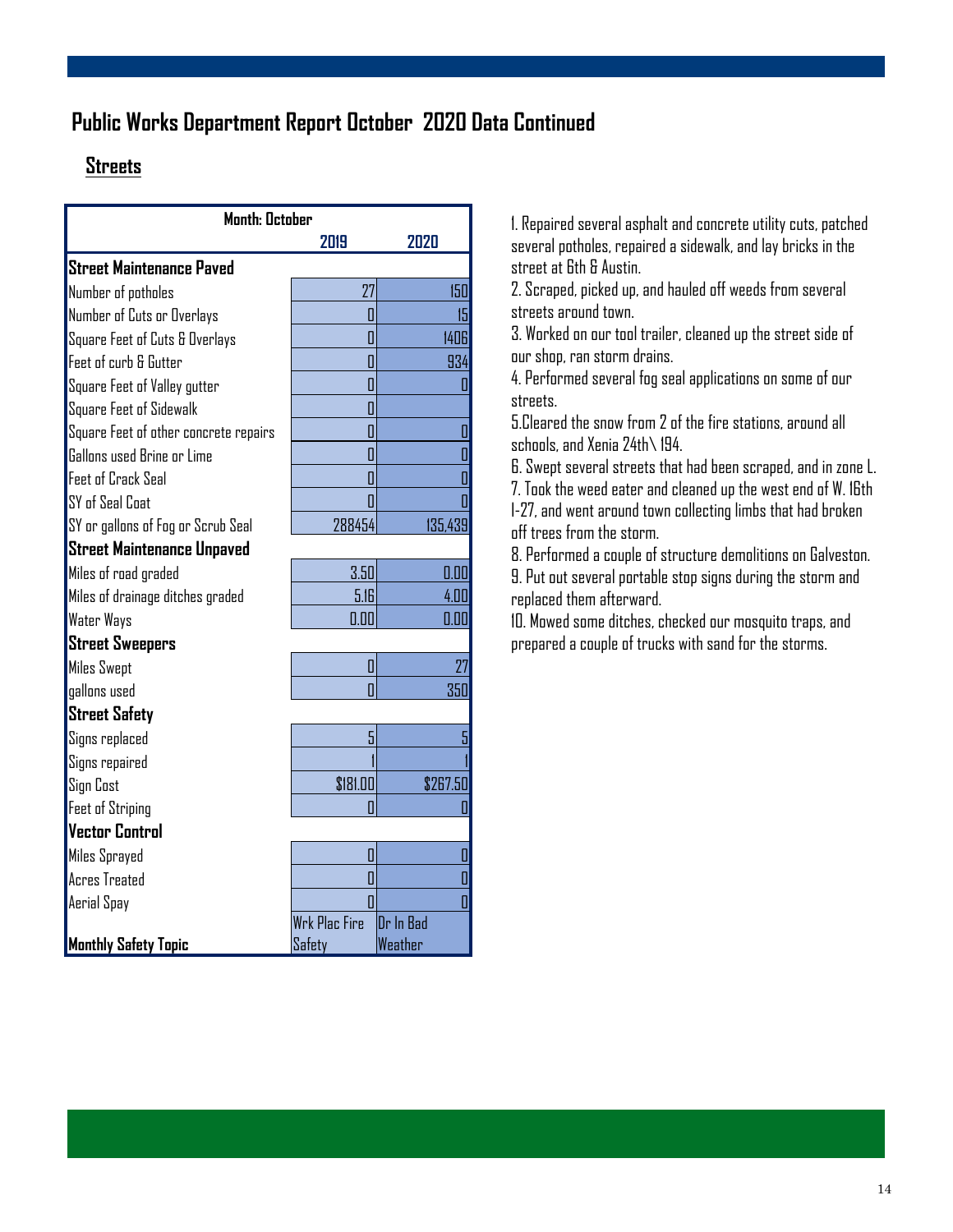## **Main Street Department Report October 2020**

#### **Main Street/CVB**

**2 nd Saturday**  The Plainview Downtown Association is encouraging everyone to safely shop downtown for  $2^{nd}$ Saturday **November 14th** – Downtown Open House and Lighted Window Display Competition. Business Sponsor: Hello Baby **December 12th** – Home for the Holidays. Business Sponsor: The Rusty Rose.



#### **Texas Downtown Association President's Awards**

Out of one hundred and four entries submitted over ten different categories, Conrad Lofts was selected as the winner for best renovation/ rehabilitation/ restoration for population under 50,000!

"We are so proud to showcase the rehabilitation of Conrad Lofts," said Main Street Manager Melinda Brown. "The rehab was a community effort along with MRE Capital and we are excited to see it receive state-wide recognition through the TDA Awards program."

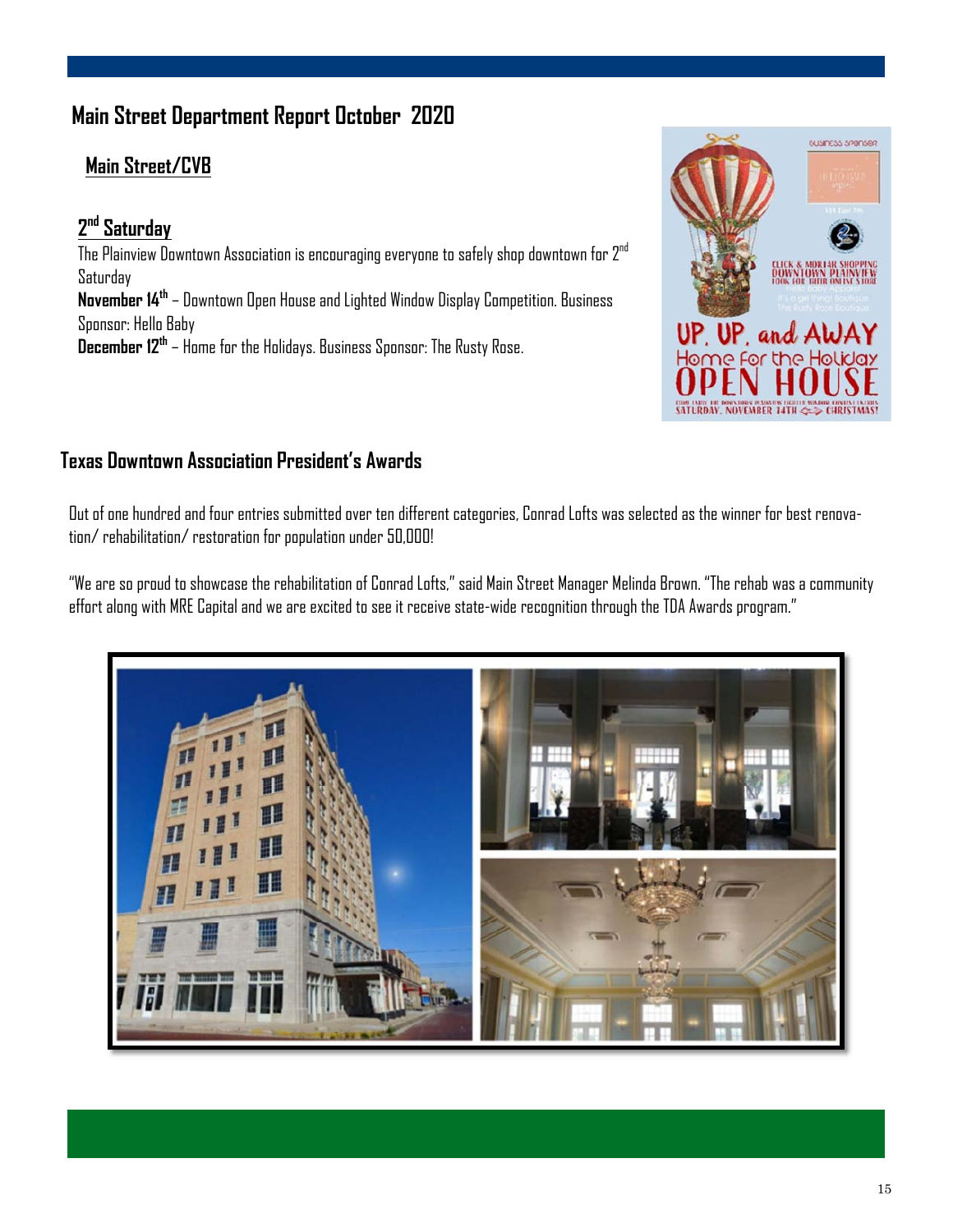## **Main Street Department Report continued**

#### **Main Street/CVB**

#### **Downtown Construction**

Demo for the Downtown Streetscape has begun at the corner of  $8<sup>th</sup>$  and Broadway.



#### **Coming Soon**

#### **Main Street's 12 Day of Christmas**

The 5th Annual Downtown 12 Days of Christmas Celebration begins in December with multiple events and opportunities to choose downtown as your holiday shopping destination. Event information and updates will be posted on the Plainview Main Street Facebook Page.